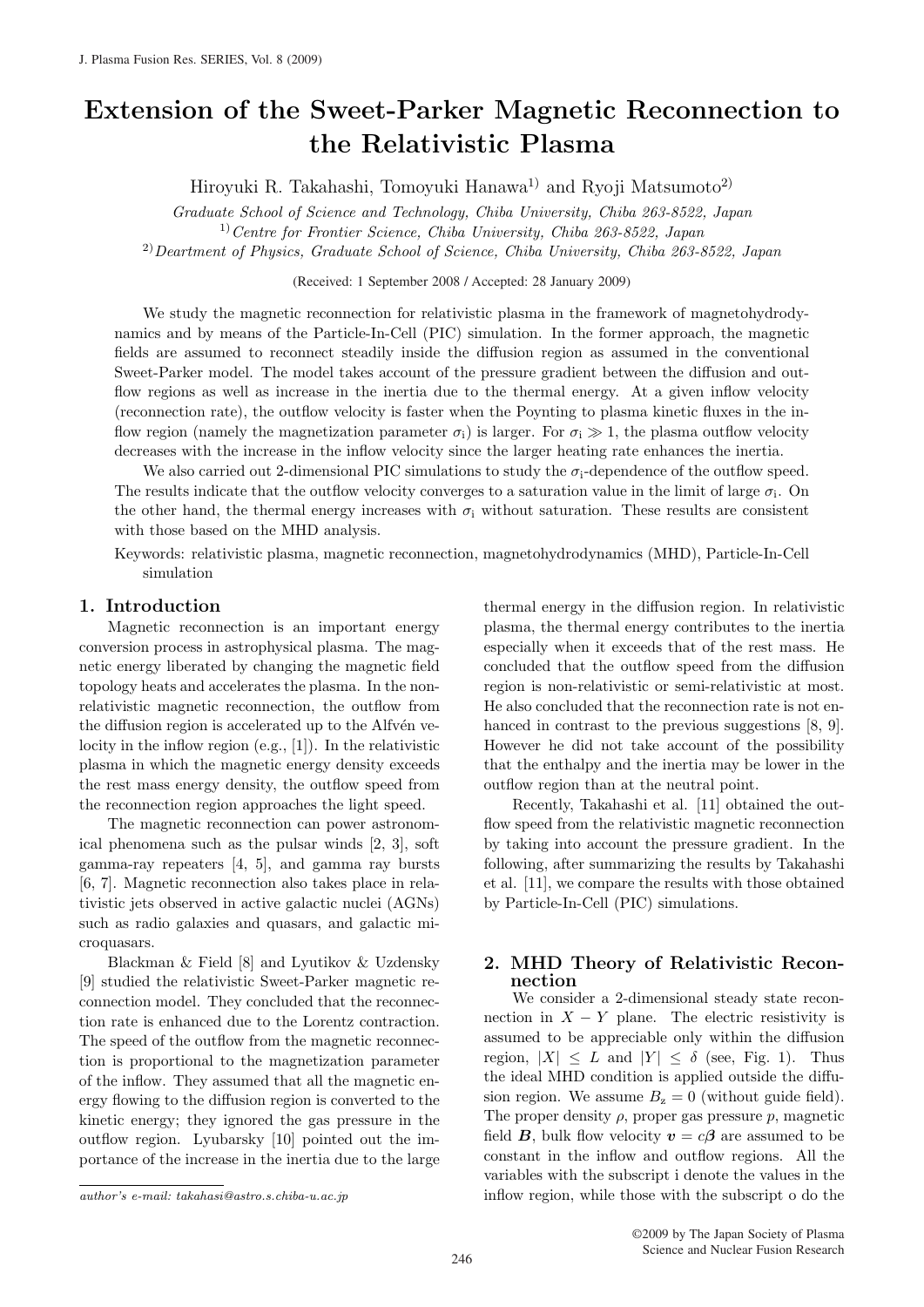

Fig. 1 Schematic picture of the Sweet-Parker magnetic reconnection in  $X - Y$  plane. Only the first quadrant is shown. The electric resistivity is non-zero in the shaded region. Solid curves depict magnetic field lines. A stream line is shown by the dashed curve.

values in the outflow region.

From the mass and energy conservation equations. we obtain

$$
\rho_{i}\gamma_{i}\beta_{i}L = \rho_{o}\gamma_{o}\beta_{o}\delta,
$$
\n(1)

$$
\rho_{\rm i} c^2 \gamma_{\rm i}^2 \beta_{\rm i} L (1 + \sigma_{\rm i}) = \rho_{\rm o} c^2 \gamma_{\rm o}^2 \beta_{\rm o} \delta (1 + \alpha_{\rm o} + \sigma_{\rm o}), (2)
$$

where

$$
\alpha \equiv \frac{\Gamma}{\Gamma - 1} \frac{p}{\rho c^2},\tag{3}
$$

and

$$
\sigma \equiv \frac{|\mathbf{B}|^2}{4\pi\rho c^2 \gamma^2}.
$$
\n(4)

Here we assume that the thermal pressure is small and can be ignored in the inflow region. The symbol  $\alpha$  denotes the ratio of thermal enthalpy and the rest mass energy. The specific heat ratio  $\Gamma$  is taken to be 4/3. The symbol  $\sigma$  denotes the magnetization parameter. We obtain

$$
\beta_{\mathbf{i}} B_{x,\mathbf{i}} = \beta_{\mathbf{o}} B_{y,\mathbf{o}}.\tag{5}
$$

from the X- and Y-component of the induction equation.

From equations (1) and (2), we obtain

$$
(1 + \sigma_{i}) \gamma_{i} = (1 + \alpha_{o} + \sigma_{o}) \gamma_{o}. \qquad (6)
$$

This equation is equivalent to the Bernoulli's theorem and means that the specific enthalpy remains constant. The enthalpy is the product of the Lorentz factor and the inertia. The inertia includes thermal and magnetic energies as well as the rest mass, since we are dealing with relativistic plasma. To produce an ultra-relativistic outflow  $(\gamma_0 \gg 1)$ , the inertia in the outflow region should be much smaller than the specific enthalpy of the inflow.

When the inflow  $(\beta_i, B_{x,i}, \rho_i)$  and the size of the diffusion region  $(L \text{ and } \delta)$  are given, equations (1). (5), and (6) give us three independent relations for four unknowns,  $\beta_0$ ,  $B_{x,0}$ ,  $\rho_0$ , and  $p_0$ . An independent relation is required to determine the outflow. A simple solution to close the equations is to ignore the thermal pressure in the outflow region by assuming  $p_0 = 0$ [8, 9]. Lyubarsky [10] pointed out the importance of the increase in the inertia due to the enhanced thermal energy and solved the momentum equation between the neutral point and the outflow region. He evaluated the thermal enthalpy of the plasma in the acceleration region by using the gas pressure at the neutral point  $p_N$ . Here we take into account the pressure gradient between the neutral point and the outflow region, which accelerates the outflowing plasma.

Suppose that the plasma is heated by dissipation of magnetic energy near the neutral point. The pressure balance across the current sheet implies

$$
p_{\rm N} = \frac{B_{x,i}^2}{8\pi},\tag{7}
$$

We assume that the density of the plasma in the neutral sheet is the same as that of the inflow,

$$
\rho_{\rm N} = \rho_{\rm i},\tag{8}
$$

where  $\rho_N$  is the plasma density at the neutral point. In other words, the magnetic energy release is so prompt that the plasma does not have time to expand in the neutral sheet. We assume that the plasma evolves adiabatically after the prompt heating by magnetic energy release. We then obtain the closure relation,

$$
\frac{p_{\rm N}}{\rho_{\rm N}^{\Gamma}} = \frac{p_{\rm o}}{\rho_{\rm o}^{\Gamma}}.
$$
\n(9)

The equations  $(1)$ ,  $(5)$ ,  $(6)$ ,  $(7)$ ,  $(8)$ , and  $(9)$  give us the relation between the inflow and outflow.

The specific momentum of the outflow  $u_0 = \gamma_0 \beta_0$ is shown as a function of  $\sigma_i$  in Fig. 2 for  $\beta_i = 10^{-5}$ . The thick curve denotes the result for  $L/\delta = 10$ , while the thin curve does for  $L/\delta = 100$ .

The specific momentum of the outflow increases with  $\sigma_i$ , when  $\beta_i$  and  $L/\delta$  are fixed. It is saturated in the limit of large  $\sigma_i$ , while it is proportional to  $\sqrt{\sigma_i}$ when  $\sigma_i$  is small.

When the outflow is cold  $(\alpha_{o} \ll 1)$ , the approximate solution can be obtained as

$$
\gamma_{\rm o} \simeq (1 + \sigma_{\rm i}) \gamma_{\rm i}. \tag{10}
$$

This relation is equivalent to that by Lyutikov & Uzdensky [9]. When  $\sigma_i \ll 1$ , the outflow velocity is  $v_{\rm o} \simeq \sqrt{2}v_{\rm A}$ , where  $v_{\rm A}$  is the Alfvén velocity in the inflow region. This result is equivalent to that of the conventional Sweet-Parker magnetic reconnection model when  $p_o = p_i$  (see, e.g., [1]).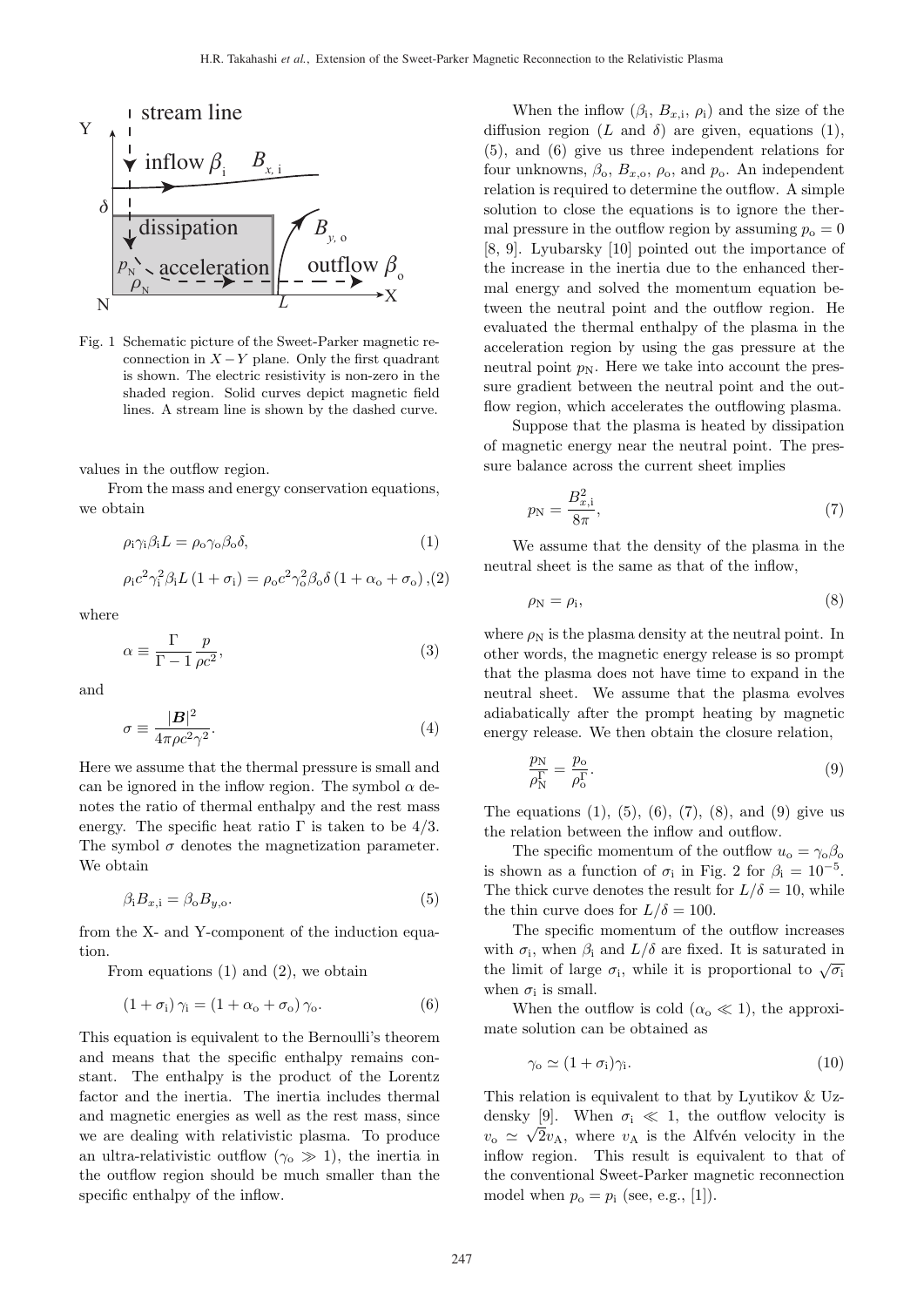

Fig. 2 Specific momentum of the outflow  $u_0 \equiv \gamma_0 \beta_0$  as a function of the magnetization parameter  $\sigma_i$  for  $\beta_i = 10^{-5}$ . The thick curve denotes  $u_0$  for  $L/\delta =$ 10, while the thin curve does for  $L/\delta = 100$ .

When the outflow is relativistically hot  $(\alpha_{o} > 1)$ , the specific momentum of outflow  $u_0$  approaches to

$$
u_{\rm o} \sim u_{\rm o}^{\rm sat} = \sqrt{\frac{1}{8} \frac{\delta}{L} \frac{1}{\beta_{\rm i}}}.
$$
\n(11)

Note that the outflow velocity is reciprocal to square root of the inflow velocity. This indicates that the outflow velocity is slower for a larger reconnection rate. The outflow velocity is smaller than the Alfvén velocity for a relativistically hot plasma because of the large inertia. Note that the heating rate is larger for a larger reconnection rate. A hot relativistic plasma is hard to be accelerated and tends to be jammed in the diffusion region. Hence the outflow is hotter and slower when the reconnection rate is larger.

The outflow velocity is relativistic only when the inflow speed is very low, so that the outflow is cold. Equation (11) gives us the condition for a relativistic outflow,

$$
\beta_{\rm i} \ll \delta/L \,. \tag{12}
$$

The maximum inflow velocity is estimated to be  $\beta_{i,\text{max}} \simeq \delta/L$  from the condition that equation (6) has a solution. When the reconnection rate is high  $(\beta_i \simeq \delta/L)$ , the outflow remains relativistically hot and can be only weakly relativistic as pointed out by Lyubarsky [10] even after the adiabatic expansion. Lyubarsky [10] already pointed out that the pressure should decrease significantly towards the outflow region in order the outflow to be highly relativistic. Such a situation can be realized when the reconnection rate is sufficiently small,  $\beta_i \ll \delta/L$ .



Fig. 3 Plasma density (color) and magnetic field lines (white curves) at  $t = 80\tau_c$  for  $k_B T_c/mc^2 = 0.1$ corresponding to  $\sigma_i = 3.8$ .

## 3. PIC simulation

We carried out 2-dimensional relativistic Particle-In-Cell (PIC) simulations for pair plasma to study the  $\sigma_i$ -dependence of the outflow velocity. The initial condition is given by a relativistic Harris configuration [12]. The number of grid points in the simulation box is  $(N_X, N_Y) = (1024, 512)$ . We imposed the periodic boundary conditions in both the directions. We employed  $\sim 6.7 \times 10^7$  electron-positron pairs. The length and the time are normalized by the width of the current sheet  $\lambda$  and the light crossing time  $\tau_c = \lambda/c$ , respectively. We used 10 grid points in  $\lambda$  and the corresponding simulation box size is  $-51.2 \le X/\lambda \le 51.2$ and  $-38.4 \le Y/\lambda \le 12.8$ . Besides the current sheet at  $Y = 0$ , another current sheet is placed at  $Y/\lambda = -25.6$ for the periodic boundary. In other words, the region of  $-38.4 \le Y/\lambda \le -12.8$  is a mirror. The drift velocity is fixed at  $v_d = 0.3c$  in the current sheet. The temperature of the background plasma  $(T_i)$  is 0.2 times lower than that in the current sheet  $(T_c)$  and the density of the background plasma  $(n_i)$  is 5% of that of the current sheet  $(n_c \gamma_d)$  for all simulations. Here *n* is the proper number density and  $\gamma_d$  is the Lorentz factor of the drift velocity  $v_{\rm d}$ .

The pressure balance across the current sheet gives the following equation;

$$
\frac{B_1^2}{8\pi} = 2n_c k_B T_c.
$$
 (13)

This equation gives

$$
\sigma_{\rm i} = \frac{B_{\rm i}^2}{4\pi (2n_{\rm i})\gamma_{\rm i}^2 m_e c^2} \simeq 2\frac{n_{\rm c}}{n_{\rm i}}\frac{k_{\rm B}T_{\rm c}}{m_e c^2}.\tag{14}
$$

Here we used the approximation  $\gamma_i \simeq 1$  in the last equation. This enables us to derive  $\sigma_i$ -dependence of the outflow by changing the temperature inside the current sheet. We carried out simulations for  $k_BT_c/m_ec^2 = (0.05, 0.1, 0.5, 1.0, 4.0, 8.0, 16.0),$  corresponding to  $\sigma_i = (1.9, 3.8, 19, 38, 153, 305, 611).$ These initial conditions are almost the same as those of Zenitani & Hoshino [13].

To trigger the magnetic reconnection, we imposed a weak electric field around  $X = Y = 0$  at the initial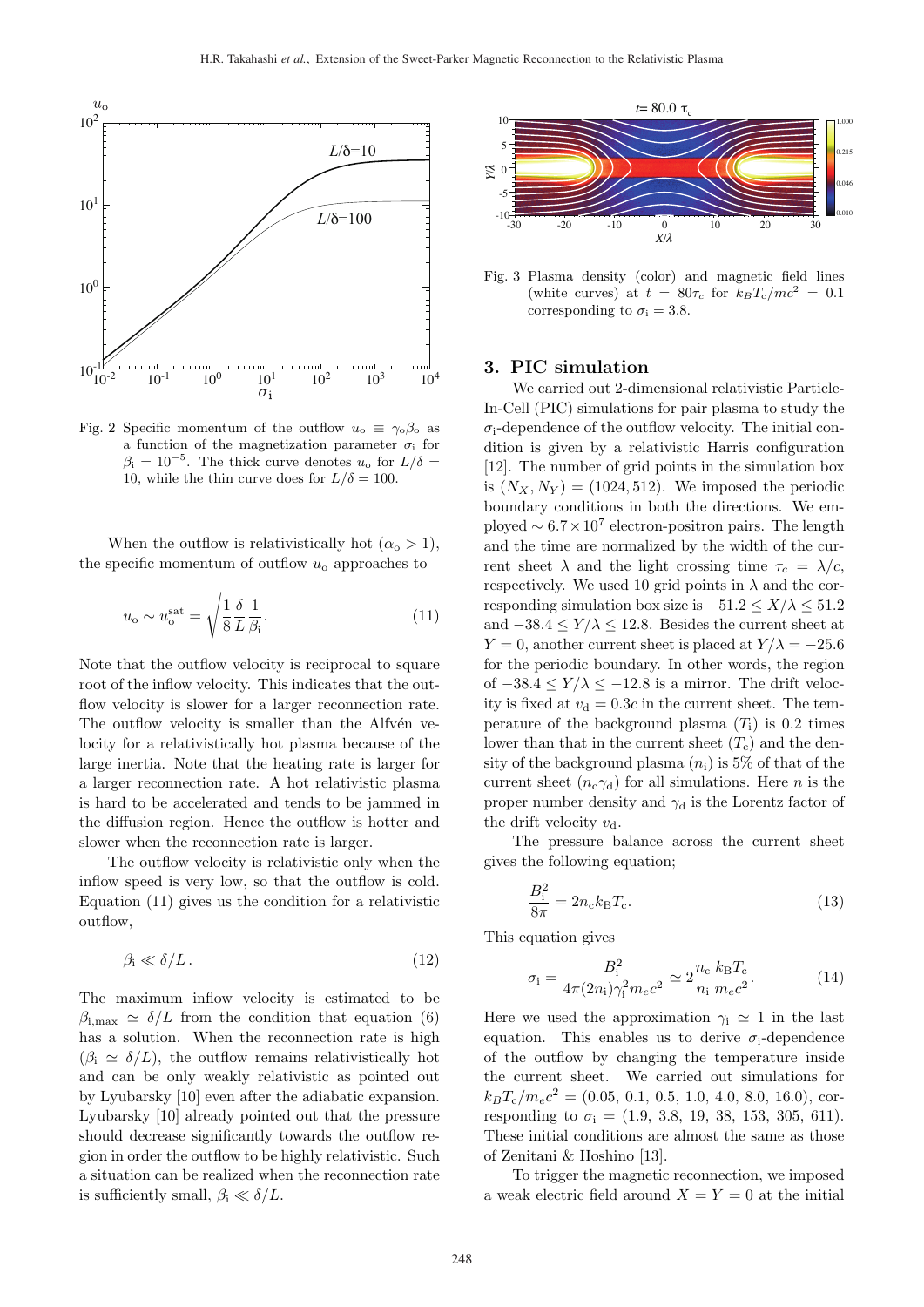

Fig. 4 The maximum outflow four velocity  $u_0$  (squares),  $P'^{xx}$  (crosses),  $P'^{yy}$  (diamonds),  $P'^{zz}$  (triangles) inside the diffusion region obtained by PIC simulations are shown as a function of  $\sigma_i$  (lower horizontal axis) and  $k_BT_c/(m_ec^2)$  (upper horizontal axis). The energy momentum tensor  $P^{\prime\mu\nu}$  is averaged inside the diffusion region and is normalized by the rest mass energy. Thick solid curve shows  $P^{\prime\mu\nu}\propto\sigma_{\rm i}.$ 

state [13]. Particles flowing into the current sheet by the drift motion enter the reconnection region.

After imposing the triggering electric field, magnetic fields are reconnected and plasma flows out to the  $\pm X$ -direction. Fig. 3 shows the plasma number density (color) and magnetic field lines (white curves) at  $t = 80\tau_c$  for  $\sigma_i = 3.8$  around the reconnection region. The magnetic field lines in the reconnection region are similar to those of the Sweet-Parker reconnection [13]. The shape of the diffusion region where  $(\mathbf{E} + \boldsymbol{\beta} \times \mathbf{B})_z \neq 0$  is rectangle. No shocks appear in the outflow region. The corresponding Alfvén velocity for  $\sigma_i = 3.8$  is 0.87c, while the maximum outflow velocity is 0.56c.

Next we evaluate the thermal energy inside the diffusion region. We simply evaluate it from the energy momentum tensor,

$$
P^{\mu\nu} = \int \frac{d^3p}{\epsilon} \ p^{\mu} p^{\nu} f(t, \boldsymbol{x}, \boldsymbol{p}), \qquad (15)
$$

where  $f(t, x, p)$  and  $\epsilon$  are the particle distribution function and the particle energy, respectively. Since the particles are mainly accelerated in the Z-direction, we need to evaluate the thermal energy by carrying out the Lorentz transformation in the Z-direction as

$$
P^{\prime \mu \nu} = \Lambda^{\mu}_{\ \eta}(\beta_z) \Lambda^{\nu}_{\ \rho}(\beta_z) P^{\eta \rho},\tag{16}
$$

where  $\Lambda$  is the transformation matrix and  $\beta_z$  is the Zcomponent of the average velocity inside the diffusion region. We compare them at the moment when the distance between the points of maximum  $|B_u(X, Y)|$ 0)| reaches 30λ.

Fig. 4 shows the  $\sigma_i$ -dependence of the maximum outflow four velocity  $u_0$  (squares),  $P^{\prime xx}$  (crosses),  $P^{\prime yy}$ (diamonds), and  $P^{\prime zz}$  (triangles) for electrons. Here we averaged  $P^{\prime\mu\nu}$  inside the diffusion region and normalized it by the rest mass energy. Other components of the pressure tensor are negligible around the neutral point. The outflow four velocity  $u_0$  increases with  $\sigma_i$  for a smaller  $\sigma_i$ , while it is saturated at a certain value in the limit of the large  $\sigma_i$ . When  $\sigma_i$  is large, the outflow velocity is much smaller than the Alfvén velocity of the inflow.

The plasma cannot be accelerated up to the ultrarelativistic speed in spite of the larger free energy (magnetic energy). Fig. 4 shows that the thermal enthalpy increases with  $\sigma_i$  without saturation. It indicates that the magnetic energy is mainly converted to the thermal energy when  $\sigma_i$  is large. These results are consistent with those based on the MHD theory.

In our simulations, the maximum inflow velocity is  $0.2 - 0.7c$ . It is consistent with those by Zenitani & Hoshino [13]. The aspect ratio of the diffusion region is about 10. These results indicate that the condition given by equation (12) for the relativistic outflow from the magnetic reconnection region is not satisfied. The relativistic outflow is not formed because the larger heating rate results in the larger inertia (enthalpy).

#### 4. Conclusion

We extended the Sweet-Parker model of magnetic reconnection for relativistic plasma. Our model takes into account the pressure gradient between the neutral point and the outflow region. When the inflow velocity is small, the outflow can be ultra-relativistic for a larger  $\sigma_i$ . Meanwhile, when the inflow velocity is large, the outflow velocity cannot exceed the upper limit set by equation (11). The outflow speed is slower for a larger reconnection rate since the larger heating rate results in the increase in the inertia. We also carried out 2-dimensional PIC simulations to study the  $\sigma_i$ -dependence of the outflow velocity. We confirmed that the outflow velocity is saturated at a certain value in the limit of large  $\sigma_i$ , while the thermal enthalpy increases with  $\sigma_i$  monotonically. The outflow velocity is still only mildly relativistic for a larger  $\sigma_i$ . These results are consistent with those obtained from the MHD analysis. The adiabatic expansion is insufficient to accelerate plasma outflow to highly relativistic speed in our PIC simulations.

We are grateful to an anonymous referee for constructive comments improving the paper. The authors thank Hoshino M., Jaroschek C. H. and Zenitani S. for useful discussions. This work is supported by the Grants-in-Aid for Scientific Research of Ministry of Education, Culture, Sports, Science, and Technol